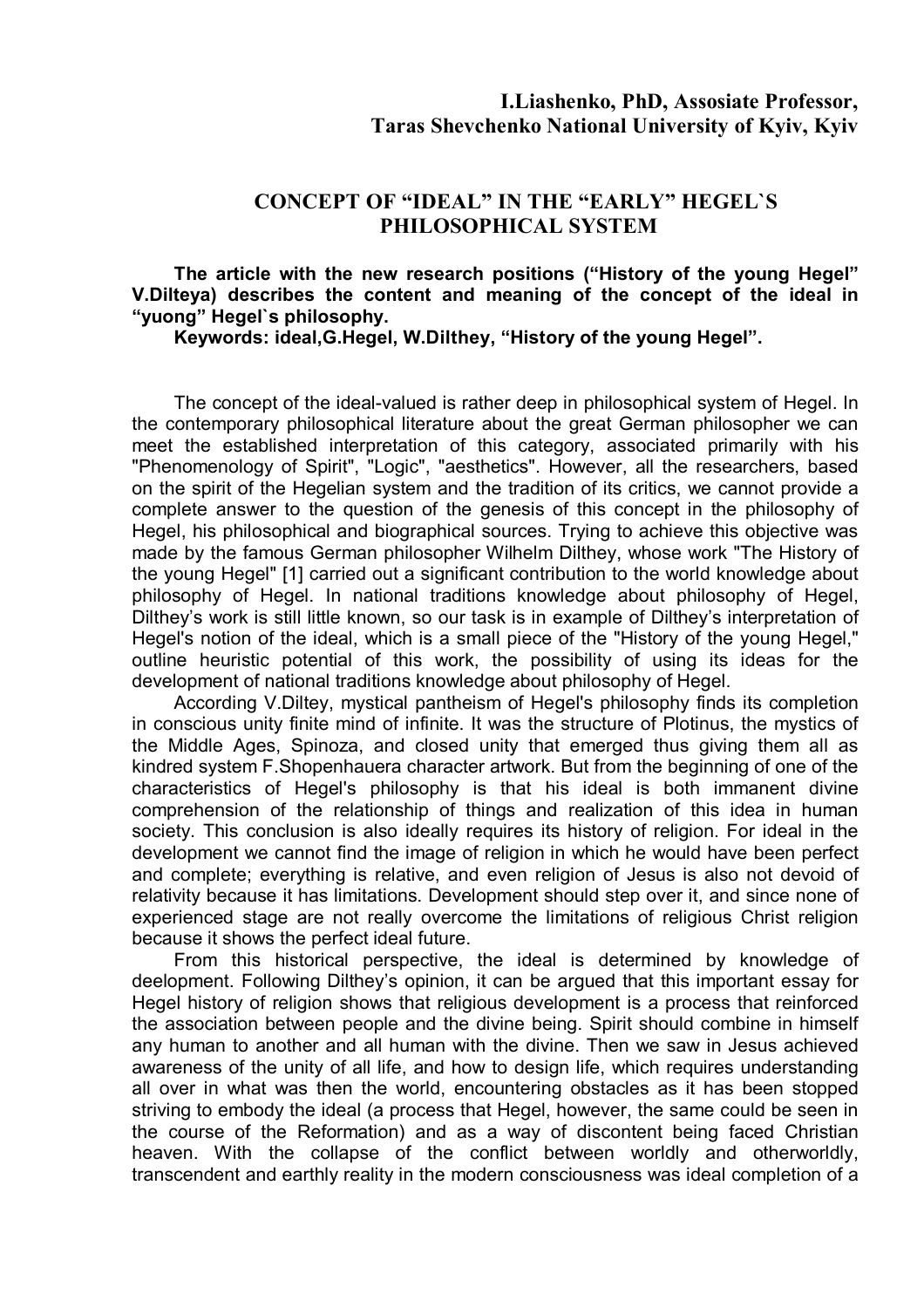religious association - of real life through religious consciousness. Today in the presentation of the teachings of Jesus we can find the main features of this ideal.

Hegel, on Dilthey's opinion, distinguished his ideal from the ideal Y.H.Fihte. Last ideal of infinite desire begins, "when the senses and the mind or freedom and nature, or subject and object so clearly opposed to what they are absolute" [1, 200]. "The law is an imaginary link objects together. The apparent relationship is solid and sustainable, it contains the spirit and is the yoke, stiffness, domination and slavery, subjugation and action steps identified and defined "[1, 200]. This contradicts the ideal of the Kingdom of God. "Love life flourishing kingdom of God, a space with all necessary modifications, stages of development; modification is the exception, but not the opposition, there is, no laws, no imaginary resembling reality, there is no general. No one relationship is objective, is a rule. All the links are alive, so that arose from the development of life "[1, 200].

Even clothier than an ideal of God Christ Kingdom for Hegel must be the ideal of restoring mental connection that ever took place in the Greek city-states, the conditions of living of the great powers. His ideal is pure common people - the freest possible, common beauty of divine life in which love goes beyond "forms of love", a community that is alive and relationships of individuals' finds its expression in the forms of life. "What is the meaning he puts into these life forms, it is clear he opposes Hercules as "embodied courage" Christian ideal. He rejects passivity of Christians toward the world; Christians fixed attitude of life, which is developed into objective reality and perception neglected the love of his wealth and his division "they found" mid extremes beauty "; "Greeks body and soul are in a living form.

In Hegel's future ideal Dilthey sheds light when he analyzes another piece in his comments to the Kantian theory of the law that was written in 1798. He opposed the Kantian view of the relationship between the state and the church. Since they are separated in their tasks, according to Kant, the state should have the religious community, within its territory, under its police supervision but not interfere in their internal affairs. Hegel believes that such a separation is impossible. If you limit the task of the state, such as the principle of ownership, the spirit of that State, will be in a conflict with the church, which tries to keep a person in the sense of integrity. "A citizen cannot take seriously the state or the church, if they both can be alone". And Hegel, introduces an ideal which comes from the Greeks, but also prepares its concept of objectification of spirit in the form of the state. He defends the idea of the unity of church and state in the sense that religion is a form of capita public life. "If the principle of state is a complete whole, the church and state can not be something different. "[1, 202]. Some places on the relationship between church and state show differences, but it is clear that Hegel's view then was that unity of religious belief can not refer to specific attributes, if it does not include state and the state is required to complete a spiritual connection that forms and consolidates internal identity.

If we compare this and other places in the same Hegel text, we will get his concept of the future society that would express and embody the deepest religious and metaphysical content in organic design and beauty. It does not encroach on the Hellenic world of the past, as his critics believe, Hegel sees only more beautiful future of our society.

With these ideas of Hegel due to its new understanding of the form in which practical philosophy acquires his knowledge. This moral knowledge does not exist first as a law, rule or precept. We have seen how Hegel gave the commandments in the form of sayings of Jesus being alive awareness of love, which implies religious action which comes in the form reflected thesis aimed to others. You can not choose to love, because the essence of love is in contradiction with the form of law that demands respect. "Respect, which Kanta gives to this statement of Jesus (" You shall love the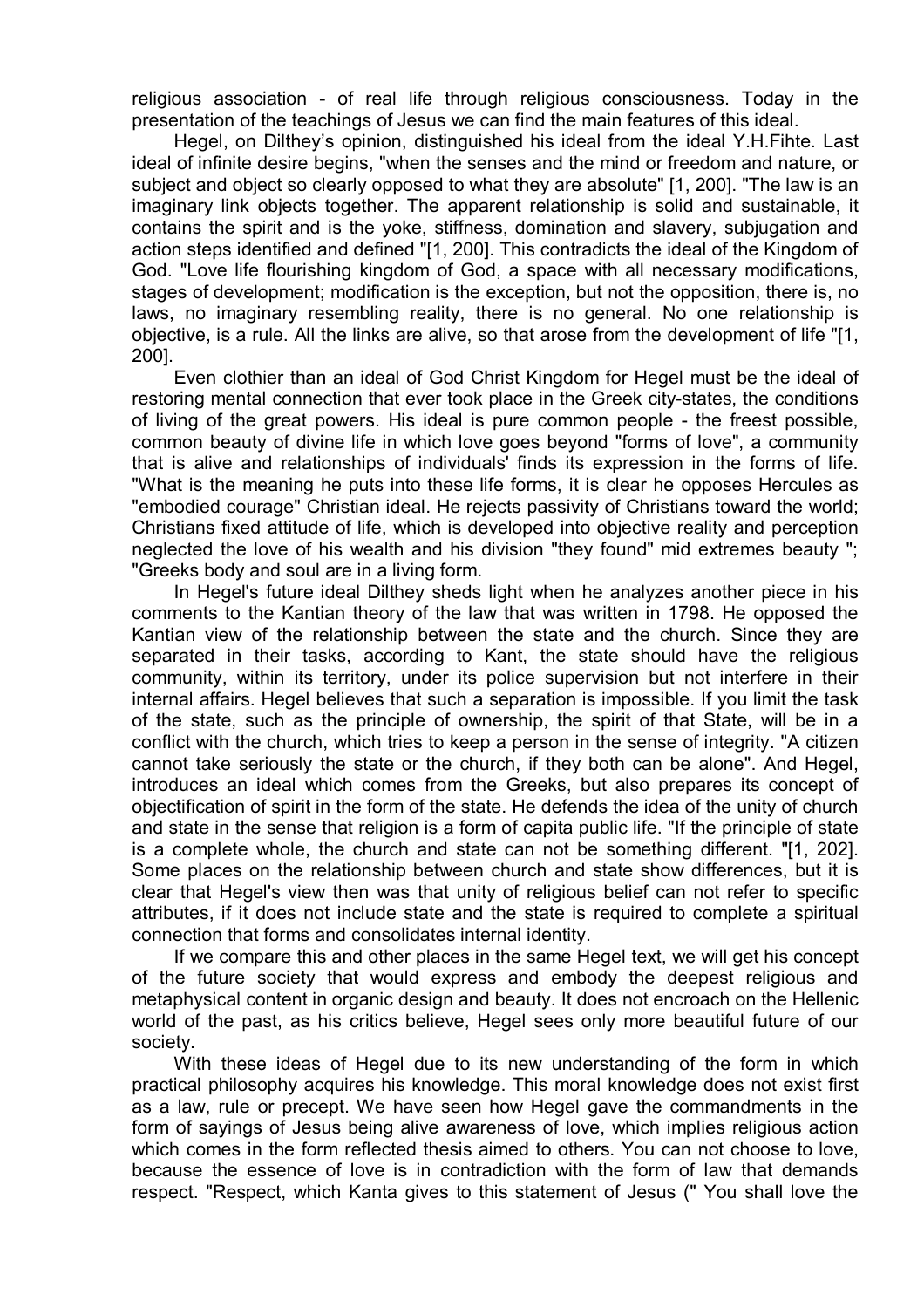Lord above all else, and your neighbor as yourself ") as the ideal of holiness reach of any creature is useless exaggeration, because such an ideal in which duty seems as desired action contradicts itself, because the duties required by the opposition, and the desired effect - or "[1, 203]. Knowledge of moral just not getting proper expression in ethics, because ethics of every virtue makes a constant. If we assume that a person is determined to some virtue, then, as every virtue is limited, on the other side of man has no morals, limited, if to believe that moral behavior based on two or more virtues, then each takes a different and simple power, and there is consequently a conflict virtues. "Namely, we can say that the virtuous beliefs do not come into conflict because virtuous belief is only one; just because it eliminates this prerequisite. If you take both virtues, implementation eliminates the possibility of a second performance that is as absolute and reasonable requirement of the second flip. ""If the righteous among their faithful crowd, all of which he can not satisfy wants to establish a hierarchy, he finds himself not so beholden to those whom he despises, before those who presents." Thus, morality or law in the form or in the form of virtue is not expressed, as expected, and should be understood as the moral unity of life in society. Morality is for Hegel "... living being, a modification of life." Turn that Hegel did here in practical philosophy similar to that at the same time made Shlyayermaher in his doctrine of good. Also his thinking about natural law is responsible criticism of Hegel's ethics, it made F.Shlyayermaher.

Thus, we can conclude as to what happens in the development of Hegel's philosophy in this period that we looked at, and what causes it later system of morality. All fragments of a religious ideal point to universal. Since then, for Hegel religion was the highest form of spiritual life as soon as he recognized the philosophy of deliberate form his kingdom of God was immediately become the Kingdom of morality. The generation to which he belonged, Hegel, and both were influenced by the idealism of Kant and Fichte, and under the influence of the French Revolution. It was full of ideas of humanism and the future growth of a better social order. Fichte was the hero, who proclaimed this new era, and his philosophy was devoted to its achievement. Fichte students in Jena, Berlin and Tübingen have been associated with this idea. Hegel, Schelling, Holderlin kept their ideals of Tübingen years and supported each other. And as a movement French Revolution had a pan-European character as writers ideological school in France, defenders of the revolution in England and Germany have cooperated in this movement because of its power. Hegel also remained steady and courageous. If you examine his theological fragments, it is evident that they are entirely inspired by the spirit of this movement. His immersion in the story does not contradict its work on a perfect religiosity and renewal of society; on the contrary, because it is much more radical than the average German Enlightenment Christianity plunges into the flow of history in which this form of religiosity should move to a higher, because he is quite serious about the development of his work for the future and his faith in it receives enhanced energy and directions. "After Protestantism stripped of his rather unusual celebration spirit as spirit in his own form would dare to holy and initial peace with yourself a new religion in which continuous pain severity and all its contradictions accepted, but dissolves uncomplicated and clean, namely when it comes to free people, and the mind revives its reality as a morale that would dare to own land and from his majesty to take his clean image "[1, 204]. These theses that Hegel wrote later, as a "red thread" are contained in these early passages.

The new moral world, that it rises, as its main feature has the highest embodiment of ideas in the country. In the relationship with its most important political work he says that a person tends to rise to the realization of the idea, but at the same time it must feel like something full of life in the country. In theoretical comprehension of ideological relationship of things the spirit is alone; it cannot remain in his inner world, and so consequently in the historical process of the formation of the highest ideas always